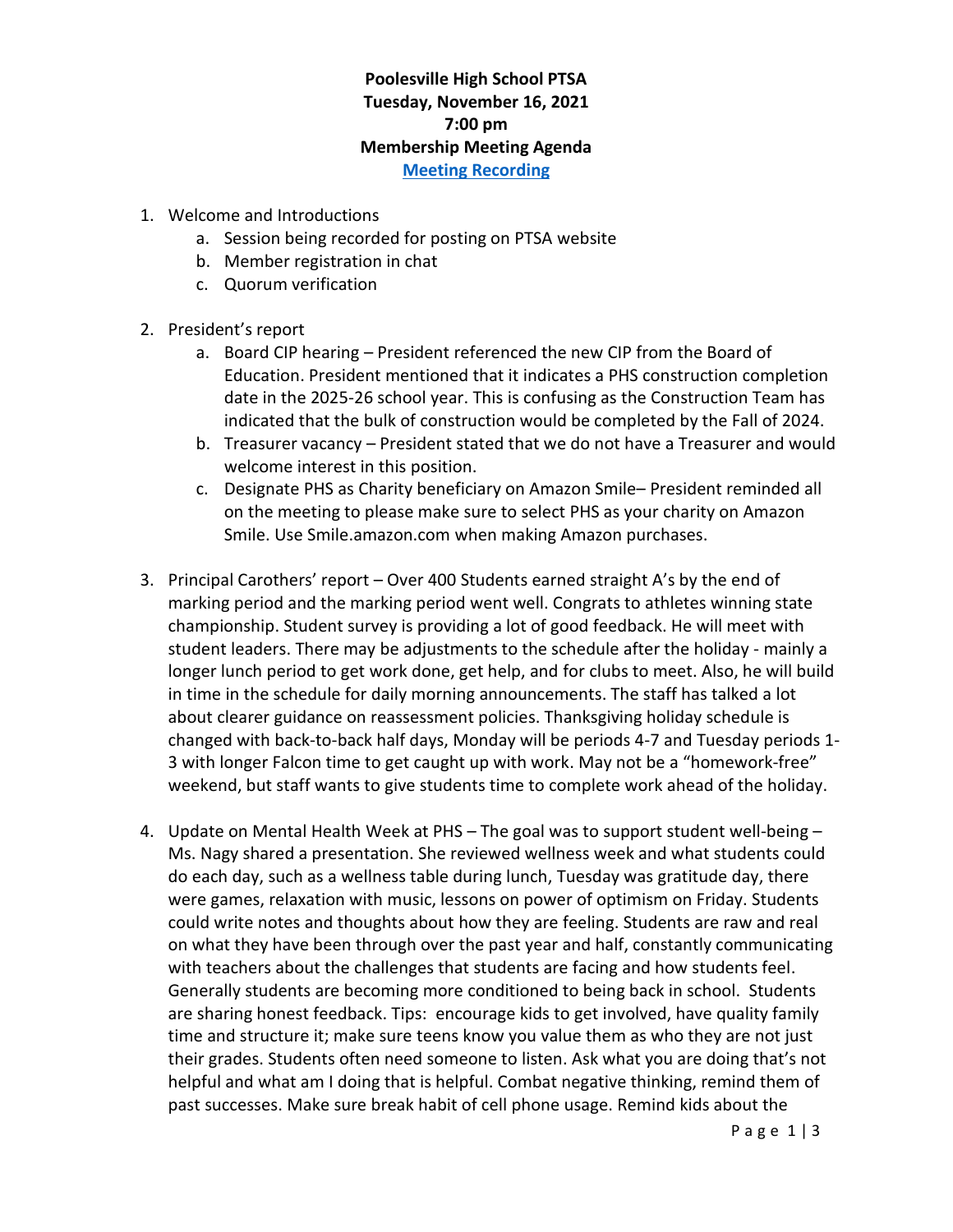support available at the school. Mr. Carothers thanked Ms. Nagy and mentioned that they have noticed some social skills have been lost like conflict resolution due to lack of face-to-face time with other students. He is very thankful for counseling department and the counseling staff. Any child can walk in at any time to talk to any counselor. Because so many students enjoyed wellness week, staff is trying to figure out what more can be done going forward on planning more interactive activities related to wellness.

- 5. Committee updates
	- a. Membership Committee Update from 2<sup>nd</sup> Vice President:
		- i. Membership drive Door Prize drawing for Fall Membership Drive will be held during the December meeting
		- ii. Please join [https://poolesvillehs.memberhub.com/store#](https://poolesvillehs.memberhub.com/store)
		- iii. Volunteer appeal sign up form<https://forms.gle/gkLVDytE7oQooVPo9>
	- b. Communications Committee a lot of comms are going out on FB page and the FB group, group is more organic for parents to ask questions. We are looking for a Communications chair to help with FB posts and other comms.
	- c. Fundraising Committee Lynn Schaeber is chair of this committee. Emphasis is on re-building the parent community. We are doing restaurant nights but also Parent Mixers at various times throughout the year. Next mixer is at Windridge Winery on Dec. 11. Committee is also working on student club grant program where funds for clubs will be raised. Clubs must apply for a grant to request specific funds from the PTSA. Clubs must submit grant proposal. Next program fundraiser is candy cane bouquets for \$5 in December, and the PTSA will also hold a Mardi Gras bag sale in February, then a daffodil sale in the Spring.
	- d. Post-prom Committee Cheryl Booth provided an update. She does not have a student at PHS yet but is a post-prom advocate. Post-prom will be held May 6. The Committee is currently submitting applications for grants. Theme will be "Carnivale" at the high school. Committee is working on details on how to get students from Prom in Rockville back to the high school. As everyone is doing Amazon shopping, please look at the Post-prom Amazon wish list for student prized to be given out at the Post Prom event. We are looking for volunteers for the Post prom committee. We need help with fundraising and planning. We turned in quality grants this year and were commended for planning a quality project last year.
	- e. Hospitality/Staff appreciation Committee Hospitality Co-Chair Christine Schneider reports that volunteers are still needed to help with Staff Appreciation events each month of the school year. Upcoming event is December holiday treats. Please look for sign-ups for donations and volunteers.
	- f. Cultural Arts Committee Still looking for a chair for Cultural Arts
	- g. Reflections Committee Dana Baxter Smith is chair. She is looking for volunteers for committee, is a national movement by PTSAs to help students express themselves through the arts. Will have more information on potential competition students can enter.
	- h. Bylaws Committee Bylaws review is due to happen this year. We need help with this. Also Jane Lehrmann has stepped down as Cluster Coordinator.